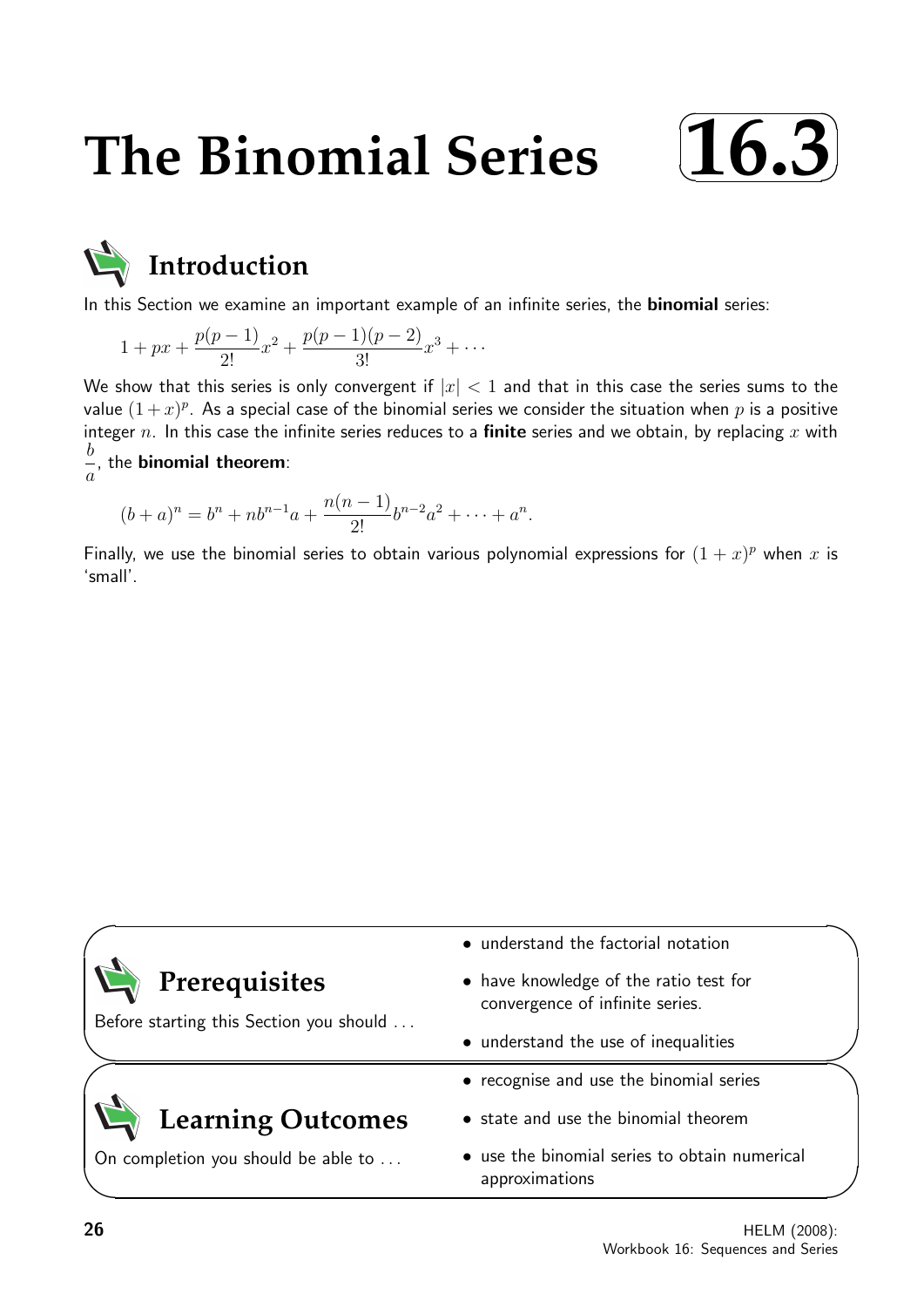## **1. The binomial series**

A very important infinite series which occurs often in applications and in algebra has the form:

$$
1+px+\frac{p(p-1)}{2!}x^2+\frac{p(p-1)(p-2)}{3!}x^3+\cdots
$$

in which p is a given number and x is a variable. By using the ratio test it can be shown that this series converges, irrespective of the value of p, as long as  $|x| < 1$ . In fact, as we shall see in Section 16.5 the given series converges to the value  $(1+x)^p$  as long as  $|x| < 1$ .



The binomial theorem can be obtained directly from the binomial series if  $p$  is chosen to be a **positive integer** (here we need not demand that  $|x| < 1$  as the series is now finite and so is always convergent irrespective of the value of x). For example, with  $p = 2$  we obtain

$$
(1+x)^2 = 1 + 2x + \frac{2(1)}{2}x^2 + 0 + 0 + \cdots
$$
  
= 1 + 2x + x<sup>2</sup> as is well known.

With  $p = 3$  we get

$$
(1+x)^3 = 1 + 3x + \frac{3(2)}{2}x^2 + \frac{3(2)(1)}{3!}x^3 + 0 + 0 + \cdots
$$
  
= 1 + 3x + 3x<sup>2</sup> + x<sup>3</sup>

Generally if  $p = n$  (a positive integer) then

$$
(1+x)^n = 1 + nx + \frac{n(n-1)}{2!}x^2 + \frac{n(n-1)(n-2)}{3!}x^3 + \dots + x^n
$$

which is a form of the binomial theorem. If  $x$  is replaced by  $\frac{b}{-}$ a then

$$
\left(1+\frac{b}{a}\right)^n = 1+n\left(\frac{b}{a}\right)+\frac{n(n-1)}{2!}\left(\frac{b}{a}\right)^2+\dots+\left(\frac{b}{a}\right)^n
$$

Now multiplying both sides by  $a^n$  we have the following Key Point: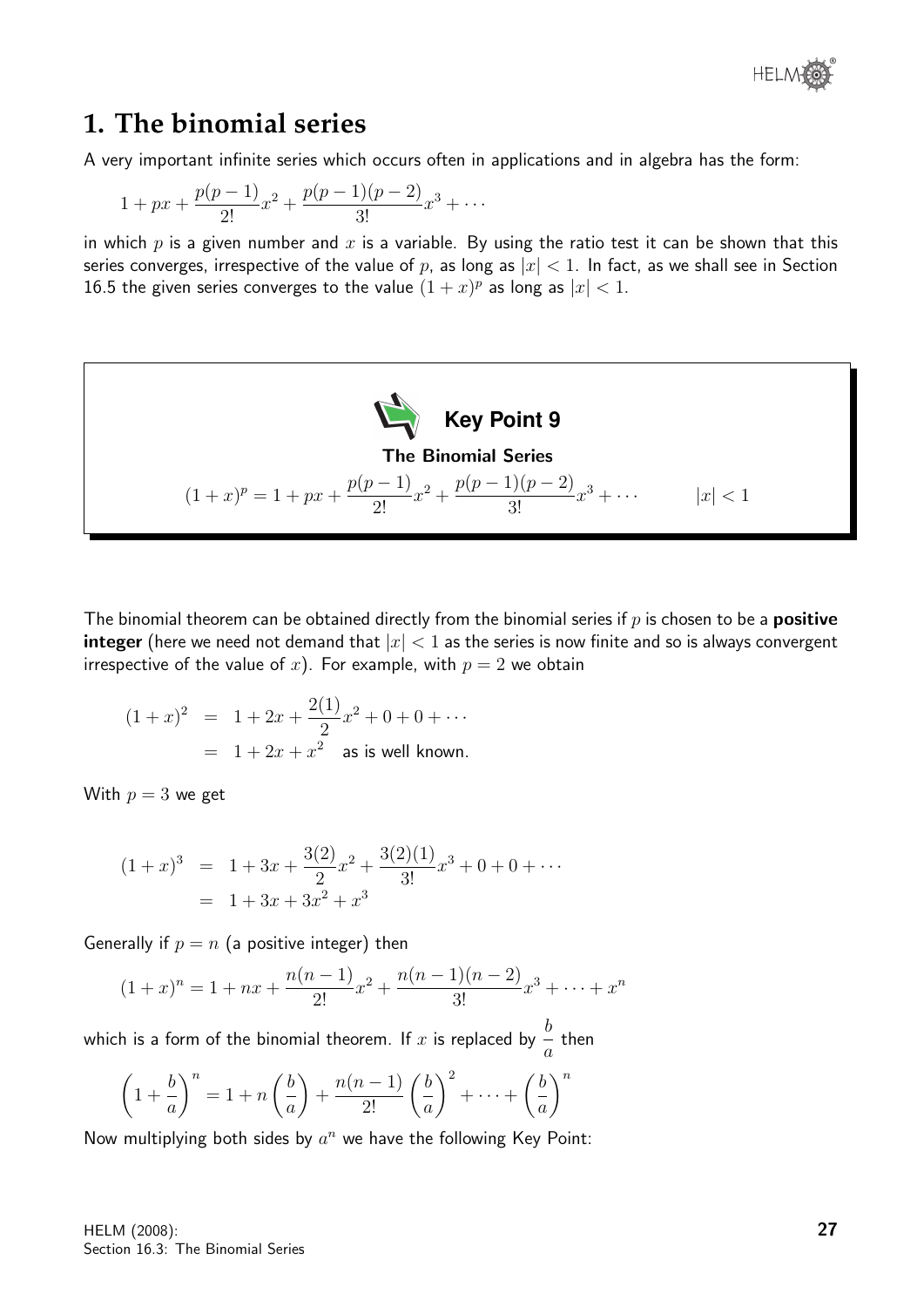

The Binomial Theorem

If n is a positive integer then the expansion of  $(a + b)$  raised to the power n is given by:

$$
(a+b)^n = a^n + na^{n-1}b + \frac{n(n-1)}{2!}a^{n-2}b^2 + \dots + b^n
$$

This is known as the **binomial** theorem.



Use the binomial theorem to obtain (a)  $(1+x)^7$  (b)  $(a+b)^4$ 

(a) Here  $n = 7$ :

Your solution  $(1+x)^7 =$ 

## Answer

 $(1+x)^7 = 1 + 7x + 21x^2 + 35x^3 + 35x^4 + 21x^5 + 7x^6 + x^7$ 

(b) Here  $n=4$ :

## Your solution

 $(a + b)^4 =$ 

## Answer

 $(a+b)^4 = a^4 + 4a^3b + 6a^2b^2 + 4ab^3 + b^4.$ 



Given that  $x$  is so small that powers of  $x^3$  and above may be ignored in comparison to lower order terms, find a quadratic approximation of  $(1-x)^{\frac{1}{2}}$  and check for accuracy your approximation for  $x = 0.1$ .

First expand  $(1-x)^{\frac{1}{2}}$  using the binomial series with  $p=$ 1 2 and with x replaced by  $(-x)$ :

Your solution  $(1-x)^{\frac{1}{2}} =$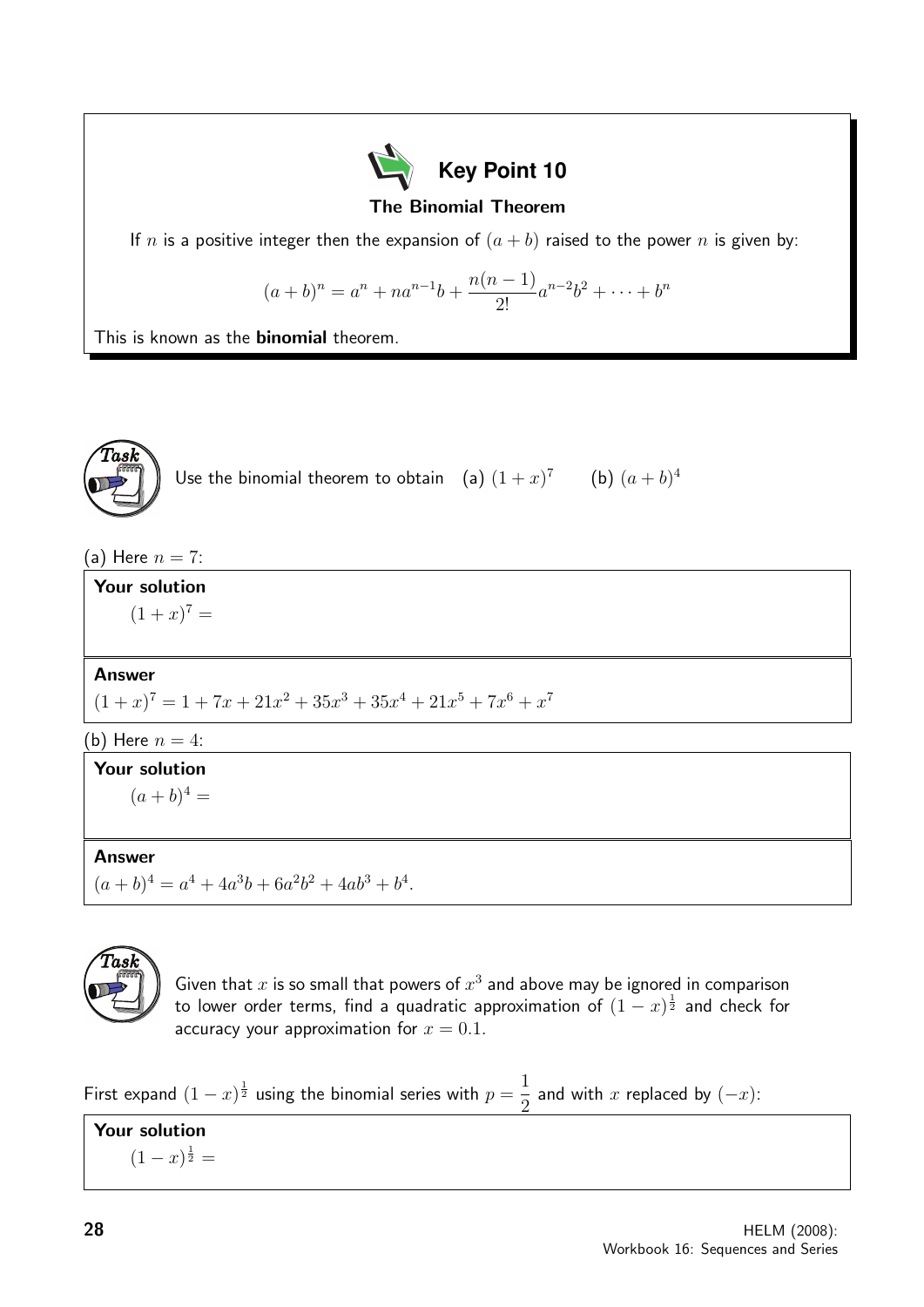

**Answer**  

$$
(1-x)^{\frac{1}{2}} = 1 - \frac{1}{2}x + \frac{\frac{1}{2}(-\frac{1}{2})}{2}x^2 - \frac{\frac{1}{2}(-\frac{1}{2})(-\frac{3}{2})}{6}x^3 + \cdots
$$

Now obtain the quadratic approximation:

Your solution  $(1-x)^{\frac{1}{2}} \simeq$ 

#### Answer  $(1-x)^{\frac{1}{2}} \simeq 1-\frac{1}{2}$ 2  $x-\frac{1}{2}$ 8  $x^2$

Now check on the validity of the approximation by choosing  $x = 0.1$ :

## Your solution

### Answer

On the left-hand side we have

 $(0.9)^{\frac{1}{2}} = 0.94868$  to 5 d.p. obtained by calculator

whereas, using the quadratic expansion:

$$
(0.9)^{\frac{1}{2}} \approx 1 - \frac{1}{2}(0.1) - \frac{1}{8}(0.1)^2 = 1 - 0.05 - (0.00125) = 0.94875.
$$

so the error is only 0.00007.

What we have done in this last Task is to replace (or approximate) the function  $(1\!-\!x)^{\frac{1}{2}}$  by the simpler (polynomial) function  $1-\frac{1}{2}$ 2  $x-\frac{1}{2}$ 8  $x^2$  which is reasonable provided  $x$  is very small. This approximation is well illustrated geometrically by drawing the curves  $y = (1-x)^{\frac{1}{2}}$  and  $y = 1-\frac{1}{2}$ 2  $x-\frac{1}{2}$ 8  $x^2$ . The two curves coincide when  $x$  is 'small'. See Figure 2:



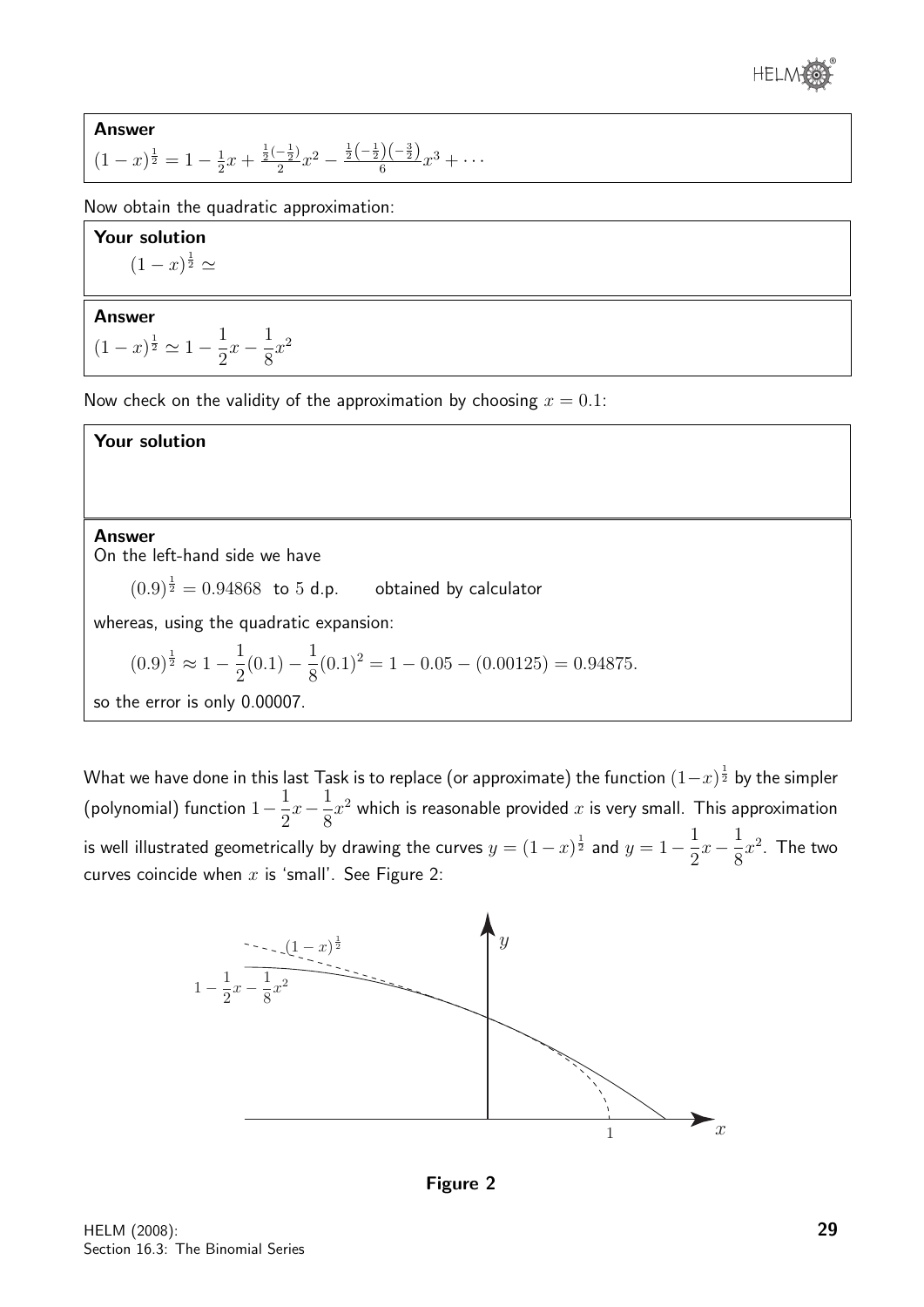

Obtain a cubic approximation of  $\frac{1}{10^{11}}$  $(2 + x)$ . Check your approximation for accuracy using appropriate values of  $x$ .

First write the term  $\frac{1}{\sqrt{2}}$  $(2 + x)$ in a form suitable for the binomial series (refer to Key Point 9):

Your solution 1  $(2 + x)$ = Answer 1  $2 + x$ = 1  $2(1 +$  $\overline{x}$ 2  $\overline{\phantom{a}}$  = 1 2  $\left(1 + \right)$  $\overline{x}$ 2  $\big)^{-1}$ 

Now expand using the binomial series with  $p = -1$  and  $\frac{x}{2}$ 2 instead of x, to include terms up to  $x^3$ :



Answer

$$
\frac{1}{2}\left(1+\frac{x}{2}\right)^{-1} = \frac{1}{2}\left\{1+(-1)\frac{x}{2}+\frac{(-1)(-2)}{2!}\left(\frac{x}{2}\right)^2+\frac{(-1)(-2)(-3)}{3!}\left(\frac{x}{2}\right)^3\right\}
$$
\n
$$
= \frac{1}{2}-\frac{x}{4}+\frac{x^2}{8}-\frac{x^3}{16}
$$

State the range of  $x$  for which the binomial series of  $\big(1\,+\,$  $\overline{x}$ 2  $\int^{-1}$  is valid:

## Your solution

The series is valid if

Answer

valid as long as  $\Big|$  $\overline{x}$ 2  $\begin{array}{c} \begin{array}{c} \begin{array}{c} \end{array} \\ \begin{array}{c} \end{array} \end{array} \end{array}$  $1$  i.e.  $|x|$  < 2 or −2 <  $x$  < 2